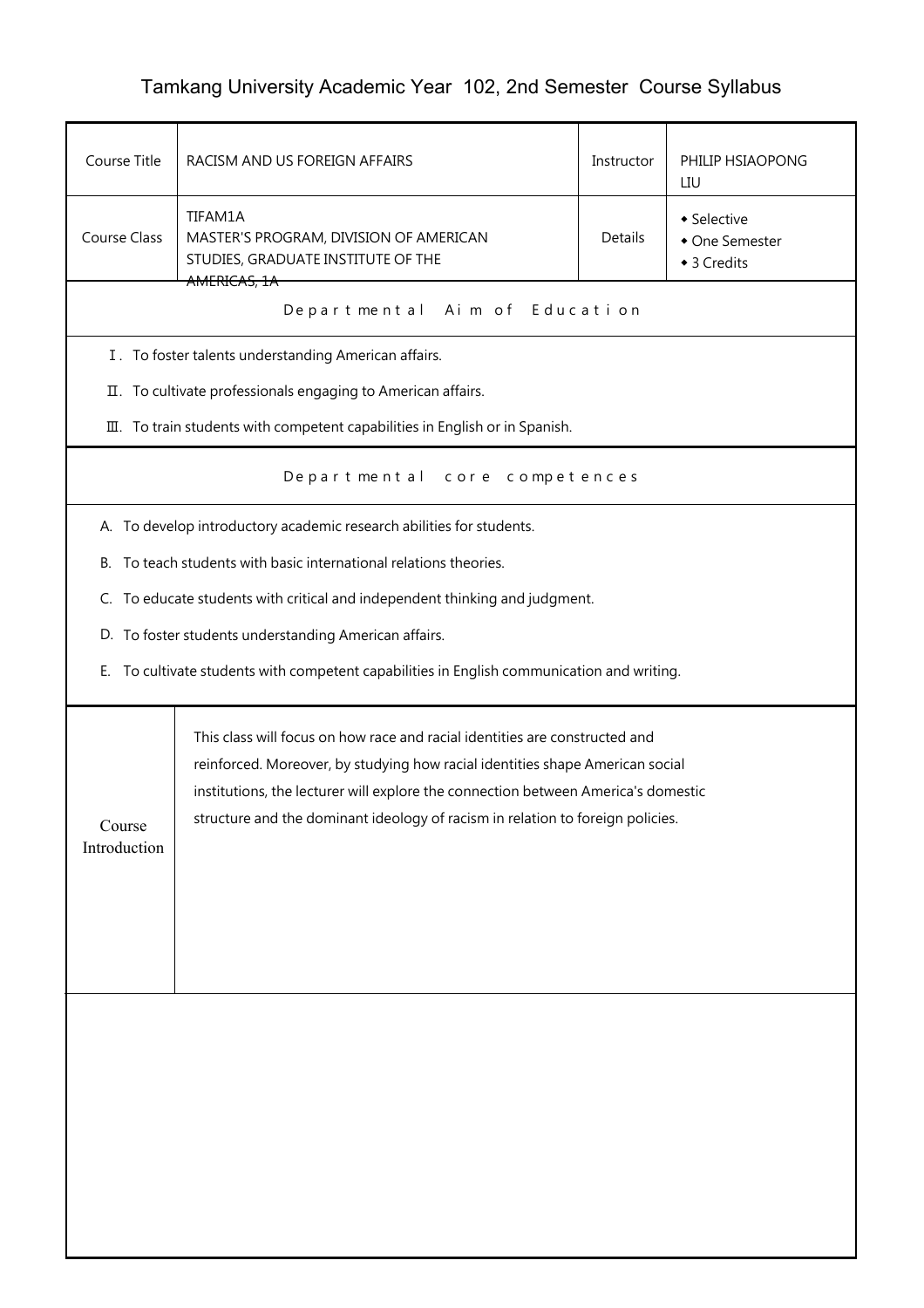## The Relevance among Teaching Objectives, Objective Levels and Departmental core competences

| I.Objective Levels (select applicable ones) : |                |                                     |                           |
|-----------------------------------------------|----------------|-------------------------------------|---------------------------|
| (i) Cognitive Domain : C1-Remembering,        |                | $C2$ -Understanding,                | $C3$ -Applying,           |
|                                               | C4-Analyzing,  | $C5$ -Evaluating,                   | C6-Creating               |
| (ii) Psychomotor Domain : P1-Imitation,       |                | P2-Mechanism,                       | P3-Independent Operation, |
|                                               |                | P4-Linked Operation, P5-Automation, | P6-Origination            |
| (iii) Affective Domain : Al-Receiving,        |                | $A2$ -Responding,                   | A3-Valuing,               |
|                                               | A4-Organizing, | A5-Charaterizing,                   | A6-Implementing           |

II.The Relevance among Teaching Objectives, Objective Levels and Departmental core competences :

- (i) Determine the objective level(s) in any one of the three learning domains (cognitive, psychomotor, and affective) corresponding to the teaching objective. Each objective should correspond to the objective level(s) of ONLY ONE of the three domains.
- (ii) If more than one objective levels are applicable for each learning domain, select the highest one only. (For example, if the objective levels for Cognitive Domain include C3,C5,and C6, select C6 only and fill it in the boxes below. The same rule applies to Psychomotor Domain and Affective Domain.)
- (iii) Determine the Departmental core competences that correspond to each teaching objective. Each objective may correspond to one or more Departmental core competences at a time. (For example, if one objective corresponds to three Departmental core competences: A,AD, and BEF, list all of the three in the box.)

|                |                                                                                                                    | Relevance               |                                        |                       |  |
|----------------|--------------------------------------------------------------------------------------------------------------------|-------------------------|----------------------------------------|-----------------------|--|
| No.            | <b>Teaching Objectives</b>                                                                                         | Objective<br>Levels     | Departmental core<br>competences       |                       |  |
| $\mathbf{1}$   | Examining different racial groups in the US.                                                                       | C <sub>2</sub>          | ACE                                    |                       |  |
| 2              | What is the political influence of American racial and ethnic groups<br>in shaping this nation's foreign policy    | C4                      | ACE                                    |                       |  |
|                | Teaching Objectives, Teaching Methods and Assessment                                                               |                         |                                        |                       |  |
| No.            | <b>Teaching Objectives</b>                                                                                         | <b>Teaching Methods</b> | Assessment                             |                       |  |
| $\mathbf 1$    | Examining different racial groups in<br>the US.                                                                    | Lecture, Discussion     | Written test, Report,<br>Participation |                       |  |
| $\overline{2}$ | What is the political influence of<br>American racial and ethnic groups in<br>shaping this nation's foreign policy | Lecture, Discussion     | Participation                          | Written test, Report, |  |
|                |                                                                                                                    |                         |                                        |                       |  |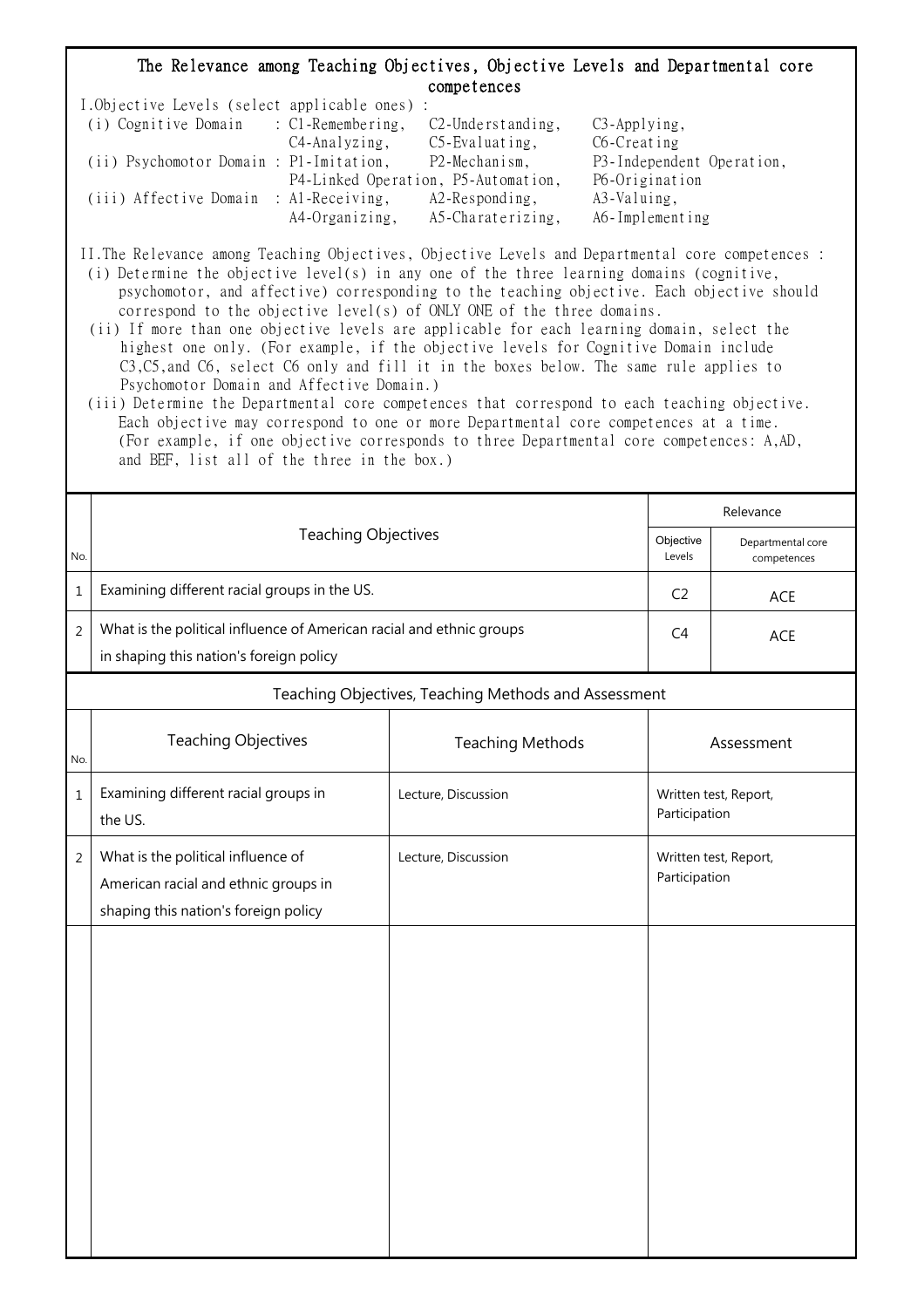| This course has been designed to cultivate the following essential qualities in TKU students |                               |                                                 |                                                                                                                                                               |  |  |  |
|----------------------------------------------------------------------------------------------|-------------------------------|-------------------------------------------------|---------------------------------------------------------------------------------------------------------------------------------------------------------------|--|--|--|
| Essential Qualities of TKU Students                                                          |                               |                                                 | Description                                                                                                                                                   |  |  |  |
| $\blacklozenge$ A global perspective                                                         |                               |                                                 | Helping students develop a broader perspective from which to<br>understand international affairs and global development.                                      |  |  |  |
| $\Diamond$ Information literacy                                                              |                               |                                                 | Becoming adept at using information technology and learning<br>the proper way to process information.                                                         |  |  |  |
| $\Diamond$ A vision for the future                                                           |                               |                                                 | Understanding self-growth, social change, and technological<br>development so as to gain the skills necessary to bring about<br>one's future vision.          |  |  |  |
| $\Diamond$ Moral integrity                                                                   |                               |                                                 | Learning how to interact with others, practicing empathy and<br>caring for others, and constructing moral principles with which<br>to solve ethical problems. |  |  |  |
| ◆ Independent thinking                                                                       |                               |                                                 | Encouraging students to keenly observe and seek out the<br>source of their problems, and to think logically and critically.                                   |  |  |  |
| $\Diamond$ A cheerful attitude and healthy lifestyle                                         |                               |                                                 | Raising an awareness of the fine balance between one's body<br>and soul and the environment; helping students live a<br>meaningful life.                      |  |  |  |
| $\Diamond$ A spirit of teamwork and dedication                                               |                               |                                                 | Improving one's ability to communicate and cooperate so as to<br>integrate resources, collaborate with others, and solve<br>problems.                         |  |  |  |
| $\Diamond$ A sense of aesthetic appreciation                                                 |                               |                                                 | Equipping students with the ability to sense and appreciate<br>aesthetic beauty, to express themselves clearly, and to enjoy<br>the creative process.         |  |  |  |
|                                                                                              | Course Schedule               |                                                 |                                                                                                                                                               |  |  |  |
| Week                                                                                         | Date                          | Subject/Topics<br><b>Note</b>                   |                                                                                                                                                               |  |  |  |
| 1                                                                                            | $103/02/17$ ~<br>103/02/23    | Introduction                                    |                                                                                                                                                               |  |  |  |
| 2                                                                                            | $103/02/24$ ~<br>103/03/02    | <b>Cultural Perspectives of Races</b>           |                                                                                                                                                               |  |  |  |
| 3                                                                                            | $103/03/03 \sim$<br>103/03/09 | The Making of White Races                       |                                                                                                                                                               |  |  |  |
| 4                                                                                            | $103/03/10 \sim$<br>103/03/16 | Color Lines: Domestic and International         |                                                                                                                                                               |  |  |  |
| 5                                                                                            | $103/03/17$ ~<br>103/03/23    | Racism and National Development: Indians        |                                                                                                                                                               |  |  |  |
| 6                                                                                            | $103/03/24$ ~<br>103/03/30    | Racism and National Development: Mexicans       |                                                                                                                                                               |  |  |  |
| 7                                                                                            | $103/03/31$ ~<br>103/04/06    | Racism and National Development: African Slaves |                                                                                                                                                               |  |  |  |
| 8                                                                                            | 103/04/07~<br>103/04/13       | Darwinism                                       |                                                                                                                                                               |  |  |  |
| 9                                                                                            | $103/04/14$ ~<br>103/04/20    | <b>Asian Policy</b>                             |                                                                                                                                                               |  |  |  |
| 10                                                                                           | $103/04/21$ ~<br>103/04/27    | Quiz 1/field trip                               |                                                                                                                                                               |  |  |  |
| 11                                                                                           | $103/04/28$ ~<br>103/05/04    | Immigration                                     |                                                                                                                                                               |  |  |  |
| 12                                                                                           | $103/05/05 \sim$<br>103/05/11 | Racism during the WWII: Yellow and Blacks       |                                                                                                                                                               |  |  |  |
|                                                                                              |                               |                                                 |                                                                                                                                                               |  |  |  |